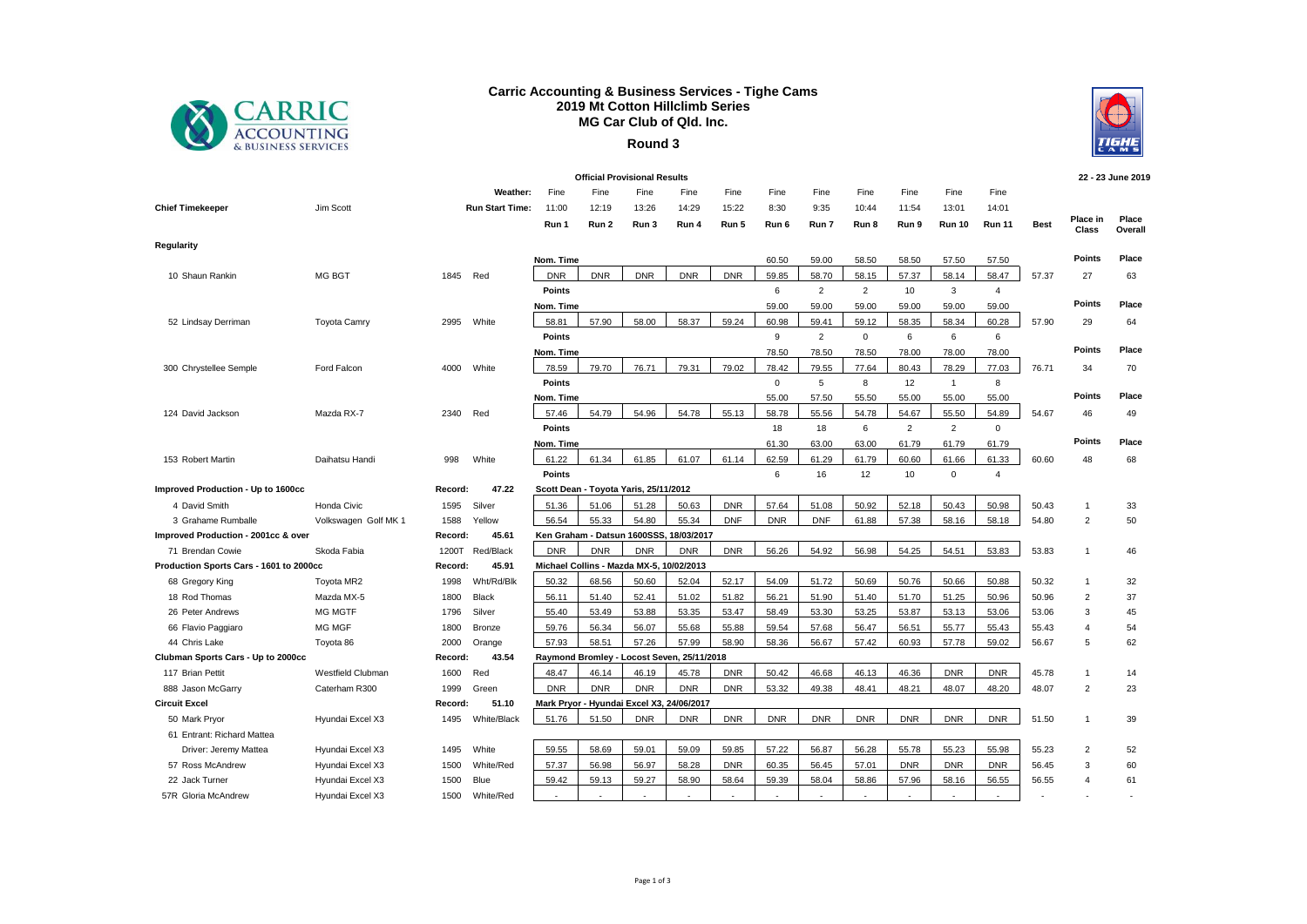|                                                 |                         |                             | Run 1      | Run 2                                          | Run 3      | Run 4      | Run 5      | Run 6      | Run 7      | Run 8      | Run 9      | <b>Run 10</b> | <b>Run 11</b> | <b>Best</b> | Place in<br>Class | Place<br>Overall |
|-------------------------------------------------|-------------------------|-----------------------------|------------|------------------------------------------------|------------|------------|------------|------------|------------|------------|------------|---------------|---------------|-------------|-------------------|------------------|
| <b>Group K</b>                                  |                         | Record:<br>52.30            |            | Pete Trapnell - Ford V8 Special, 07/07/2012    |            |            |            |            |            |            |            |               |               |             |                   |                  |
| 23 Barry Smith                                  | Ford V8 Special         | 3916<br>Silver              | 58.51      | 57.95                                          | 58.43      | 58.90      | 58.63      | 62.16      | 56.49      | 57.11      | 56.68      | 56.42         | 57.27         | 56.42       | $\overline{1}$    | 59               |
| Group Q - Sports                                |                         | 47.25<br>Record:            |            | Geoff Cohen - Bulant clubman Mk 7L, 24/03/2019 |            |            |            |            |            |            |            |               |               |             |                   |                  |
| 15 Geoffrey Cohen                               | Bulant Clubman Mk 7L    | Yellow<br>1300              | 47.45      | 47.91                                          | 47.76      | 47.89      | 52.85      | <b>DNR</b> | <b>DNR</b> | <b>DNR</b> | <b>DNR</b> | <b>DNR</b>    | <b>DNR</b>    | 47.45       | -1                | 19               |
| Group R                                         |                         | Record:<br>42.06            |            | Greg Tebble - Van Diemen FF2000, 24/03/2019    |            |            |            |            |            |            |            |               |               |             |                   |                  |
| 427 Greg Tebble                                 | Van Diemen FF2000       | 1995<br>Yellow              | 46.03      | 43.54                                          | 43.62      | 43.55      | 44.81      | 51.10      | 44.45      | 43.86      | 43.44      | 43.86         | 43.70         | 43.44       | $\overline{1}$    | 8                |
| Group S                                         |                         | 48.54<br>Record:            |            | Steve Purdy - MG Midget, 30/11/2014            |            |            |            |            |            |            |            |               |               |             |                   |                  |
| 160 Bruce Jackson                               | <b>MG MGBGT</b>         | Blue<br>1800                | 60.16      | 55.02                                          | 54.52      | 54.23      | 54.37      | 56.03      | 53.08      | 52.82      | 53.48      | 53.45         | 53.26         | 52.82       | 1                 | 44               |
| Group V                                         |                         | 52.04<br>Record:            |            | Geoff Cohen - Malmark Elfin, 28/11/2015        |            |            |            |            |            |            |            |               |               |             |                   |                  |
| 39 David Dumolo                                 | Formula Vee Venom       | Red<br>1200                 | 56.85      | 57.05                                          | 55.89      | 58.60      | <b>DNR</b> | 58.52      | 55.26      | 55.30      | 55.63      | 58.55         | 55.27         | 55.26       | $\overline{1}$    | 53               |
| All Wheel Drive - Forced Induction              |                         | Record:<br>42.35            |            | Michael Collins - Subaru WRX, 08/08/2010       |            |            |            |            |            |            |            |               |               |             |                   |                  |
| 60 Sebastian Black                              | Subaru WRX              | Black<br>2457T              | 47.15      | 45.75                                          | 46.00      | 45.43      | 46.23      | 47.10      | 46.56      | 45.97      | 47.03      | 46.22         | 46.16         | 45.43       | $\overline{1}$    | 13               |
| 74 Anthony Bonnici                              | Mitsubishi Evolution IX | Blue<br>1997T               | 50.47      | 50.39                                          | 48.97      | 47.98      | 50.43      | 49.59      | 48.02      | 47.70      | 48.02      | 47.75         | 47.31         | 47.31       | 2                 | 17               |
| 135 Jeff Watson                                 | Audi TTRS               | 2500T<br>Daytona Grey       | 52.54      | 53.69                                          | 50.83      | 51.01      | <b>DNR</b> | 51.78      | 50.15      | 51.01      | 49.25      | 49.34         | <b>DNR</b>    | 49.25       | 3                 | 26               |
| Improved Production - 1601 to 2000cc            |                         | 45.23<br>Record:            |            | Danny Mischok - Ford Escort, 30/11/2014        |            |            |            |            |            |            |            |               |               |             |                   |                  |
| 70 David Sidery                                 | Volkswagen Beetle       | 1999<br>Midnight            | 52.99      | 50.62                                          | 51.84      | 50.09      | 50.20      | 53.50      | 50.92      | 50.40      | 50.06      | 50.43         | 51.78         | 50.06       | $\overline{1}$    | 30               |
| 222 Greg Cameron                                | Hyundai Excel           | White<br>2000               | <b>DNR</b> | <b>DNR</b>                                     | <b>DNR</b> | <b>DNR</b> | <b>DNR</b> | <b>DNR</b> | 54.87      | 53.31      | 52.43      | 54.23         | 53.90         | 52.43       | $\overline{2}$    | 42               |
| 148R Wayne Ferguson                             | <b>VW Fastback</b>      | 1835<br>Blu/Wht/Gry         |            |                                                |            |            |            | 59.22      | 56.22      | 56.72      | 56.47      | 57.77         | 58.54         | 56.22       | 3                 | 57               |
| 148 Ian Dalgliesh                               | <b>VW Fastback</b>      | Blu/Wht/Gry<br>1835         | 60.38      | 59.47                                          | 58.89      | 60.95      | 59.32      |            |            |            |            |               |               | 58.89       | 4                 | 65               |
| Modified Production Sedan Cars - Up to 2000cc   |                         | Record:<br>47.12            |            | Shane Merrick - Datsun 1200 Coupe, 29/11/2014  |            |            |            |            |            |            |            |               |               |             |                   |                  |
| 141 Phillip Dalton                              | Honda Integra           | Blue<br>1998                | 49.05      | 48.20                                          | 47.89      | 48.03      | 48.64      | 48.99      | 49.34      | 48.76      | 48.32      | 48.23         | 53.07         | 47.89       | $\overline{1}$    | 21               |
| 76 Noel Dore                                    | Volkswagen Beetle       | 1904<br>Red                 | 54.57      | <b>DNR</b>                                     | 53.91      | 55.31      | 55.54      | 56.94      | 54.77      | 55.94      | 54.30      | 53.97         | 54.24         | 53.91       | $\overline{2}$    | 47               |
| 881 Jo Reinke                                   | Hyundai Excel X3        | 1500<br>White               | <b>DNR</b> | 63.20                                          | <b>DNR</b> | <b>DNR</b> | <b>DNR</b> | <b>DNR</b> | 60.28      | 59.58      | 59.05      | 59.38         | <b>DNR</b>    | 59.05       | 3                 | 66               |
| 188 Karl Reinke                                 | Hyundai Excel X3        | 1500<br>White               | 59.09      | <b>DNR</b>                                     | 59.34      | <b>DNR</b> | <b>DNR</b> | 60.71      | 59.10      | 59.36      | 59.15      | <b>DNR</b>    | <b>DNR</b>    | 59.09       | 4                 | 67               |
| Modified Production Sedan Cars - 2001cc & over  |                         | 46.47<br>Record:            |            | Paul Buccini - BMW 135i, 11/09/2016            |            |            |            |            |            |            |            |               |               |             |                   |                  |
| 9 Jonathon Anable                               | <b>BMW 325i</b>         | 2700<br>Grey                | 49.29      | 49.12                                          | <b>DNR</b> | <b>DNR</b> | <b>DNR</b> | 49.22      | 48.65      | 48.81      | 49.08      | 49.07         | 49.57         | 48.65       | 1                 | 25               |
| Road Registered Sedan Cars - 1601 to 2000cc     |                         | Record:<br>48.96            |            | Phillip Dalton - Honda Integra, 03/03/2019     |            |            |            |            |            |            |            |               |               |             |                   |                  |
| 33 Shawn Sheather                               | Peugeot 206 GTI         | 1997<br>Black               | 58.08      | 54.58                                          | 54.82      | 55.65      | 54.81      | 59.25      | 58.95      | 56.24      | 55.96      | 55.07         | 55.78         | 54.58       | $\overline{1}$    | 48               |
| 114 Kenneth McAndrew                            | <b>Toyota Corolla</b>   | 1800<br>Beige               | <b>DNF</b> | 56.61                                          | 56.49      | 55.31      | <b>DNR</b> | 57.32      | 55.57      | 55.64      | 55.07      | <b>DNR</b>    | <b>DNR</b>    | 55.07       | 2                 | 51               |
| 205 Richard Marken                              | Peugeot 205 GTi         | 1902<br>Silver              | 57.34      | 55.73                                          | 55.83      | 56.18      | 56.38      | 58.61      | 56.64      | 55.89      | 55.50      | 55.98         | 55.88         | 55.50       | 3                 | 55               |
| 14 Joshua McAndrew                              | <b>Toyota Corolla</b>   | 1800<br>Beige               | 59.98      | 57.31                                          | 56.48      | 56.40      | 56.80      | 67.07      | 57.84      | 56.72      | 56.25      | <b>DNR</b>    | <b>DNR</b>    | 56.25       | $\overline{4}$    | 58               |
| Road Registered Sedan Cars - 2001cc & over      |                         | 46.70<br>Record:            |            | Paul Buccini - BMW 135i, 29/11/2015            |            |            |            |            |            |            |            |               |               |             |                   |                  |
| 414 Phillip Rowen                               | Ford Falcon XR8 Ute     | 5400<br>Silver              | 52.18      | 51.29                                          | 50.88      | 51.18      | <b>DNR</b> | 53.59      | 52.79      | 51.51      | 50.71      | 51.02         | <b>DNR</b>    | 50.71       | $\overline{1}$    | 34               |
| 91 Matthew McGrath                              | <b>Ford Fiesta</b>      | White<br>1596T              | 51.04      | 51.43                                          | 51.04      | 50.92      | 51.93      | 54.25      | 54.82      | 52.04      | 51.61      | 52.06         | 51.31         | 50.92       | $\overline{2}$    | 36               |
| 260 Harry Doling                                | Ford Falcon XR8 Ute     | 5400<br>Black               | 52.89      | 52.05                                          | 52.26      | 52.67      | 53.10      | 55.39      | 52.44      | 52.12      | <b>DNF</b> | <b>DNF</b>    | 51.67         | 51.67       | 3                 | 41               |
| Production Sports Cars - Up to 1600cc           |                         | 47.80<br>Record:            |            | Darryl Duncan - Fiat X1 9 Dallara,             |            | 03/09/2011 |            |            |            |            |            |               |               |             |                   |                  |
| 31 Ian Finglas<br>Mazda MX-5                    |                         | 1600<br>Red                 | 57.63      | 57.96                                          | 57.48      | 58.23      | 57.61      | 59.90      | 56.02      | 56.40      | 56.77      | 58.17         | 58.46         | 56.02       | $\overline{1}$    | 56               |
| Production Sports Cars - 2001cc & over          |                         | 43.80<br>Record:            |            | Mark Crespan - Ford Cobra RMC, 19/04/2015      |            |            |            |            |            |            |            |               |               |             |                   |                  |
| 43 Michael Larymore                             | Toyoya MR2              | White<br>2000T              | <b>DNF</b> | 44.92                                          | 45.53      | 45.00      | 45.43      | 46.88      | 54.41      | 46.87      | <b>DNR</b> | <b>DNR</b>    | <b>DNR</b>    | 44.92       | $\overline{1}$    | 11               |
| 175 Jay Matsen                                  | Datsun 240Z             | 2950<br>Blue                | 50.35      | 49.42                                          | 50.08      | 49.42      | <b>DNR</b> | 52.98      | 49.97      | 49.40      | 50.42      | 49.77         | 50.70         | 49.40       | 2                 | 28               |
| 884 Paul van Wijk                               | <b>Bullet Roadster</b>  | Black/Silver<br>3968        | 70.42      | 51.73                                          | 50.66      | 56.89      | 51.37      | 53.97      | 50.81      | 50.43      | 49.92      | 49.60         | 49.98         | 49.60       | 3                 | 29               |
| 488 Andrei Shinkarenko                          | <b>Bullet Roadster</b>  | 3968<br><b>Black/Silver</b> | 63.67      | 64.90                                          | 62.85      | 61.76      | 64.03      | <b>DNR</b> | <b>DNR</b> | <b>DNR</b> | <b>DNR</b> | <b>DNR</b>    | <b>DNR</b>    | 61.76       | $\overline{4}$    | 69               |
| Sports 1300                                     |                         | 43.77<br>Record:            |            | Terry Johns - Esprit Sports 1300, 16/10/2011   |            |            |            |            |            |            |            |               |               |             |                   |                  |
| 351 James Heymer                                | Farrell L               | 1300<br>Black               | 48.52      | 47.39                                          | 47.85      | 46.97      | <b>DNR</b> | 49.56      | 48.04      | 47.24      | 47.27      | 47.09         | <b>DNR</b>    | 46.97       | 1                 | 16               |
| Sports Cars (Closed) - 2001cc & over<br>Record: |                         | 43.67                       |            | David Homer - Suzuki Swift, 30/10/2010         |            |            |            |            |            |            |            |               |               |             |                   |                  |
| 80 Stephen Torphey                              | Mazda RX-7              | 2100T<br>Aqua               | <b>DNR</b> | <b>DNR</b>                                     | 51.33      | <b>DNR</b> | <b>DNR</b> | 53.24      | 52.52      | 51.40      | 51.00      | 51.19         | 51.20         | 51.00       | 1                 | 38               |
| Sports Cars (Open) - 2001cc & over              |                         | Record:<br>43.33            |            | Bill Norman - TC2 Clubman Sports, 04/09/2005   |            |            |            |            |            |            |            |               |               |             |                   |                  |
| 34 Jeffrey Graham                               | Mazda MX-5              | 1800S<br>Silver             | 49.70      | 49.37                                          | 49.65      | 50.37      | 51.77      | 53.66      | 55.06      | <b>DNR</b> | <b>DNR</b> | <b>DNR</b>    | <b>DNR</b>    | 49.37       |                   | 27               |